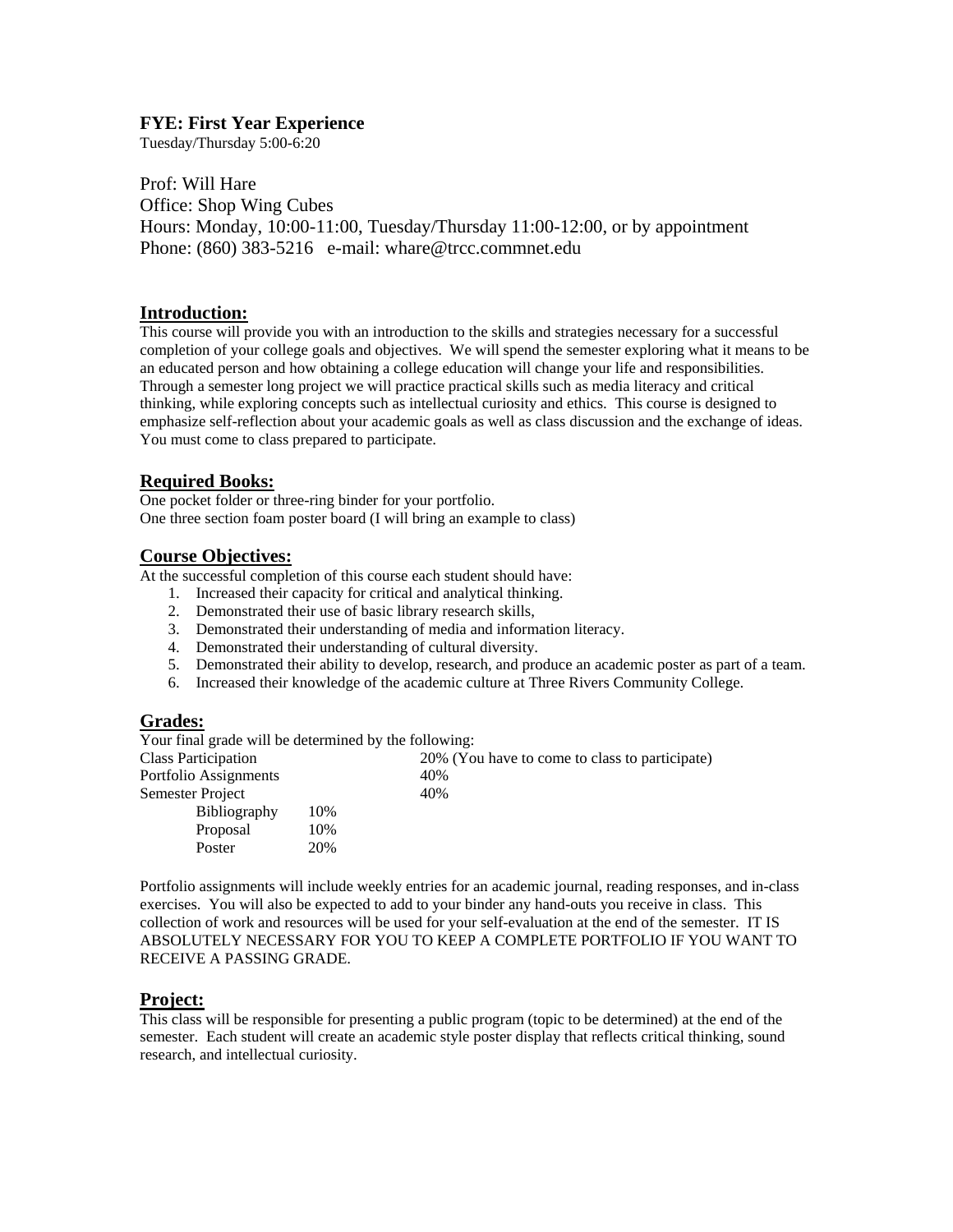#### **Assignments:**

| Week           | <b>Tuesday</b>              | <b>Thursday</b>            | <b>Assignment</b>                                  |
|----------------|-----------------------------|----------------------------|----------------------------------------------------|
| 1              | <b>Introductions</b>        |                            | College vs. High School Personal Mission Statement |
| 2              | So Much to DoSo little Time | Notes, Books, Tests        |                                                    |
| 3              | Library Skills              | Library Skills             |                                                    |
| $\overline{4}$ | Library Skills              | Library Skills             |                                                    |
| 5              | <b>Critical Thinking</b>    | Critical Thinking          | Project Bibliography                               |
| 6              | Scientific Method           | Humanism                   |                                                    |
| 7              | Culture/Diversity           | "Why am I still here?"     | Project Proposal                                   |
| 8              | Liberal Arts                | Social Responsibility      |                                                    |
| 9              | Academic Success            | "Where to now?"            | <b>Class Registration</b>                          |
| 10             | <b>TBA</b>                  | <b>TBA</b>                 |                                                    |
| 11             | Group Work                  | Group Work                 |                                                    |
| 12             | Group Work                  | Group Work                 |                                                    |
| 13             | Group Work                  | Group Work                 |                                                    |
| 14             | <b>Public Presentation</b>  | <b>Public Presentation</b> |                                                    |
| 15             | Evaluation                  | Evaluation                 |                                                    |

### **Course Rules and Guidelines:**

Some simple rules to live by (if you want a good grade):

- 1. Arrive on time and stay for the entire class.
- 2. No more than 2 absences (after that it affects your grade).
- 3. No late assignments.
- 4. Be respectful of your classmates and the professor.
- 5. Use the writing center.
- 6. Participate in class.
- 7. Read and abide the college's academic honesty policy.
- 8. Do not wait until the last minute to read the assignments.
- 9. Study!
- 10. Ask for help!

# **College Withdrawal Policy:**

A student who finds it necessary to discontinue a course MUST complete a withdrawal form obtained from the Registrar's Office. Students may withdraw from class anytime during the first ten weeks of the semester without being in good standing or obtaining permission of the instructor. After that period, a student wishing to withdraw must obtain written authorization of the instructor to receive a "W" grade for the course. Students who fail to properly withdraw, and discontinue coming to class, will be assigned an "F" grade. Eligibility for refund of tuition is based upon date of withdrawal through the registrar's office. Verbal withdrawals will not be accepted.

### **Learning Disabilities:**

If you have a disability that may require classroom or test-taking modifications, please see the professor as soon as possible.

## **Cell Phones:**

Except for potential personal emergencies (and with prior permission of the instructor) all cell phones will be turned off at the start of class.